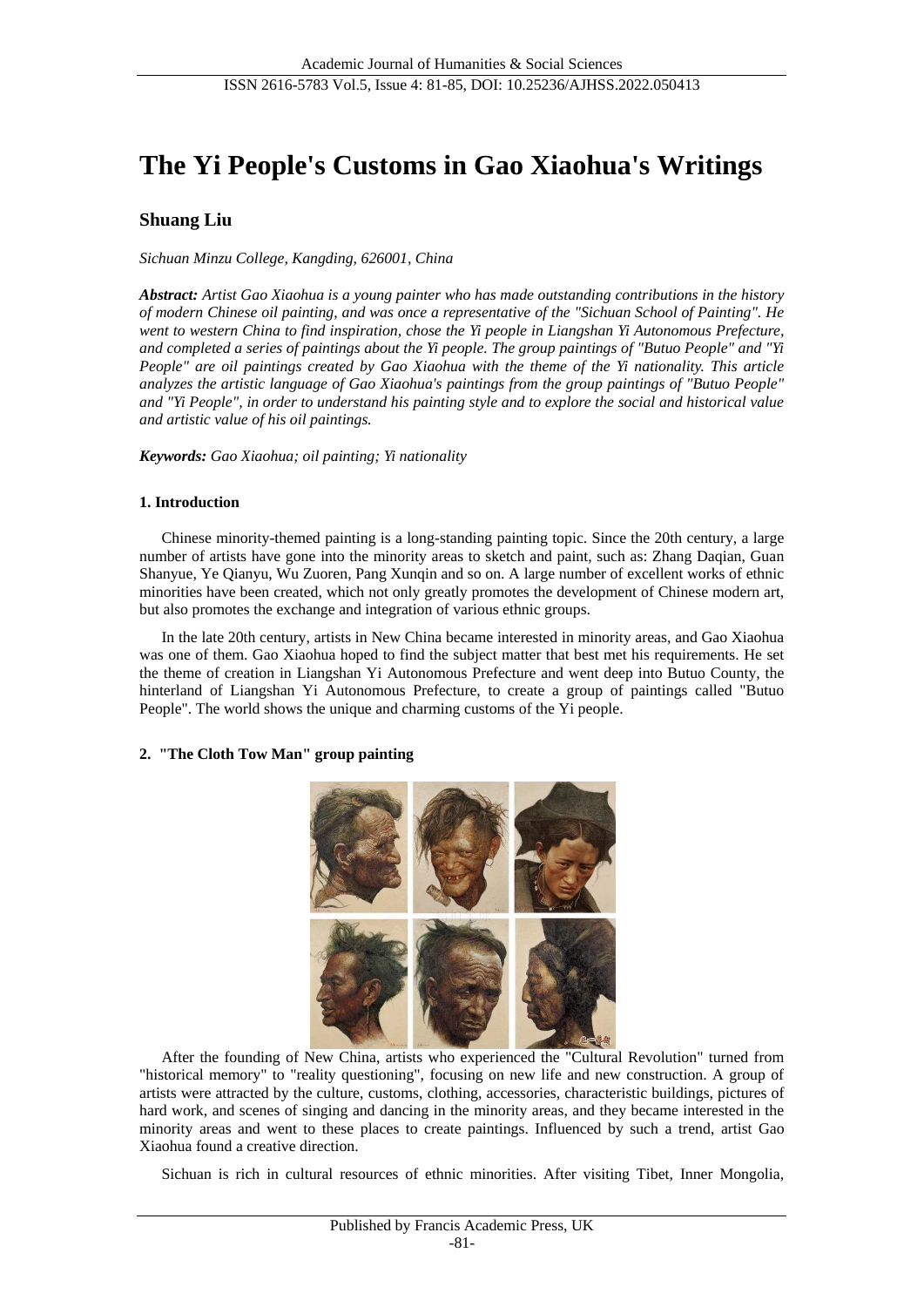Xinjiang and other regions, Gao Xiaohua chose to create sketches in Liangshan Yi Autonomous Prefecture, a place with simple folk customs and rich cultural heritage. In 1983, artist Gao Xiaohua took a bus to the Liangshan Yi Autonomous Prefecture in western Sichuan on a snowy day, and began to understand and experience the life of the Yi people in Butuo County. Here he lives with the local Yi people, which reminds him of the place where he grew up as a child. The artist Gao Xiaohua grew up in western China. He is also very involved in life in Butuo County, and even feels a little kind.

Liangshan Yi Autonomous Prefecture is the place with the largest population of Yi nationality in my country. The prefecture has high terrain and strong ultraviolet rays. The Yi people who have lived here for a long time are affected by the environment. Features. Butuo County is an alpine mountainous area with a very underdeveloped economy and dirt and dust everywhere. The local Yi people face the land every day to "work at sunrise and rest at sunset", and live a half-agricultural and half-pastoral life together. Country atmosphere is strong. The local Yi people are simple and hospitable. With the help of Ari Keqi, a boy from the Yi ethnic group, Gao Xiaohua travels through the streets and countryside of Butuo, looking for an ideal model. When Gao Xiaohua invited Yi people as models for his sketches, they were also very enthusiastic and honest, cooperating with artist Gao Xiaohua's sketch creation.

Gao Xiaohua created the "Butuo People" group of paintings through close-up facial portraits, depicting the life, life and living conditions of the Butuo people in the Daliang Mountains of that era. This group of paintings adopts a small-sized rectangular composition, and uses cool gray tones to make a close-up of the head of each object to be represented, and the work ignores the figure's body. Gao Xiaohua said: "There, every face of the Yi people is full of texture, which makes people feel the characterization of life by time and leave traces of history." He believes that oil paintings contain too many things that images cannot express, such as visual impact, dynamic brushstrokes and so on. [1]

Drawing on Western realistic painting techniques, the group of paintings of "Butuo People" breaks through "false, large and empty", expressing ordinary people and telling the special customs and living conditions of the Yi people in Liangshan. The painting selects the local Yi people in Butuo County, takes adult men as the main objects, and presents them in the form of portraits. Each small work is centered on the head of the character, and the background is flattened with white, or there is a little background. The faces of the characters are mainly portrayed, and the portraits of the characters are very vivid against the bright background. Gao Xiaohua used heavy texture and exaggerated techniques to depict the primitive and simple appearance of the "Yi-flavored" Butuo people, highlighting the loftiness and greatness of the working people, and also showing the painter's sympathy and respect for the working people. Each image in the picture is only a partial close-up, but it still can't hide the original ecological atmosphere hidden in the picture, the unique ethnic habits formed during the historical evolution of the Yi nationality and under the actual situation, full of "Yi-flavored" smell of tobacco and alcohol. Smell, sweat, oil, earth, the five flavors are mixed, and it is vivid in the painting.

The paintings in the "Butuo People" group have obvious anxiety and anticipation. The brushwork is extensive and dignified, which surpasses the record-style portrait sketches and forms a visual image with the artist's unique aesthetic feeling. Gao Xiaohua deeply experienced the smell of fireworks in the real world from the rich life of the Yi people, absorbed the nutrients, and turned to the concern, sympathy, and desire and understanding of traditional culture in real life."[2]

Artist Gao Xiaohua's "Butuo People" group of paintings depicts one after another simple and unpretentious cloth Tuo people with heroic brushstrokes. The expressions of each character are different, showing Gao Xiaohua's keen perception and emotion of the psychological state of the Yi people. An extremely realistic set of works.

#### **3. "Yi People" series of paintings**

Artist Gao Xiaohua once said: "If art does not repeat others, it must first not repeat itself. If art must break through others, it must first break through itself." Gao Xiaohua advocates continuous innovation and cannot be static in order to promote the development of art.

In the late 20th century, the artist Gao Xiaohua brought the group paintings of "Butuo People" with the theme of the Yi nationality to the United States, which were highly appreciated by the American art circle. During the exhibition, many people asked about the characters in Gao Xiaohua's oil paintings: "Are they Tibetans? Are they Indians?" The costumes of the characters are not enough to explain the all-round state of the depicted objects. So Gao Xiaohua decided to go back to Liangshan Yi Autonomous Prefecture in the future to observe and experience the living habits and living conditions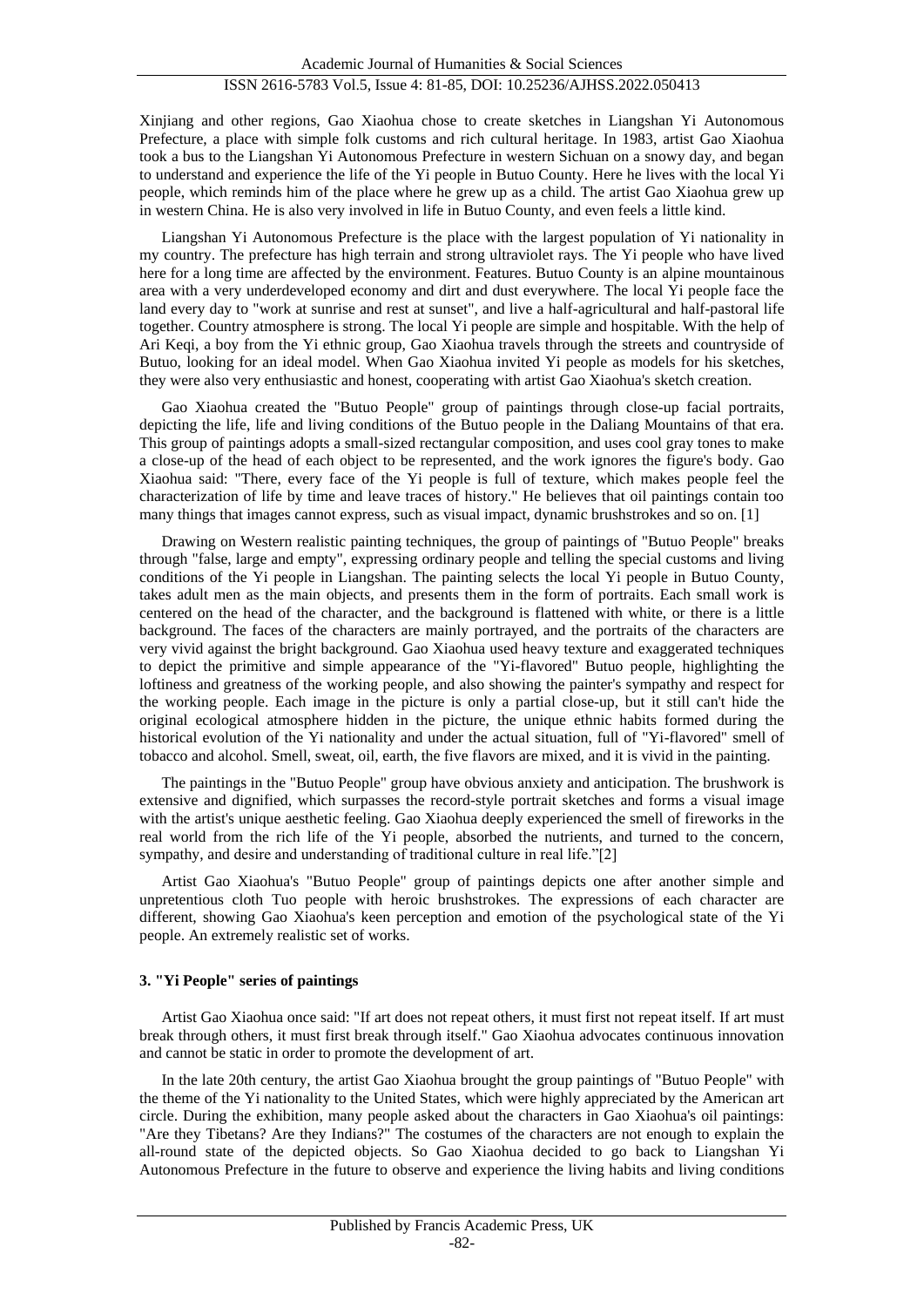## ISSN 2616-5783 Vol.5, Issue 4: 81-85, DOI: 10.25236/AJHSS.2022.050413

of the Yi people.

A few years later, Gao Xiaohua once again created the "Yi People" series of paintings based on the Yi people. During this creation, Gao Xiaohua read a lot of books on the history and literature, and read and studied the Yi people. In order to make the image more suitable for the Yi people, Gao Xiaohua returned to Liangshan Yi Autonomous Prefecture for inspections and sketches many times. After nearly ten years of hard work, he finally completed the "Yi People" series of paintings. The "Yi People" series of paintings focuses on women and children of the Yi nationality. With superb realistic skills and precise modeling ability, they vividly and vividly depict the characteristics, customs and living habits of the Yi people.

Gao Xiaohua's "Yi People" series of paintings was created by him in the United States. Since he had the opportunity to have close contact with the truly high-level Western oil paintings and original works of masters during his study in the United States, he carefully observed oil paintings and temporary paintings, and was especially fascinated by classical classics. The works of the painters Vermeer and Ingres, those works had a profound influence on the creation of his "Yi people" series of paintings. The "Yi People" series of paintings he created are no longer the "bitter" images of the "Moppers" group paintings, but sweet images dominated by women and children, with lyrical and quiet backgrounds, full of the taste of classical painting. Gao Xiaohua expresses the unique temperament and charm of Butuo Yi women through the depiction of women in daily life. Mr. Jin Shangyi commented on Gao Xiaohua's creation, saying that "what the author wants to capture is the unique beauty of oriental women's gentleness, tenderness, quietness and delicacy."[3]

The "Yi people" series of paintings mainly use the colors unique to the clothing of the Yi nationality, among which red, yellow and blue are used the most. The bright and dark background of Yi people's clothing, coupled with the repeated appearance of the three primary colors of red, yellow and blue in the picture, not only plays the role of echoing the picture, but also has a visual impact. These colors are harmoniously unified in the overall tone, with a simple beauty. The use of ambient color is as close to the natural color of the object as possible, and fine-tuned according to light and turning points. For example, in "Sewing", the painter placed three people who were sewing and waiting for sewing with their children on their backs in front of a house with red brick walls. The house was the original color used. There is a canvas that is pulled up by a simple drawstring above the head of the sewing person to block the wind and rain. The color tone on the canvas is slightly changed from the natural color due to the light. The three figures are dressed in Yi style clothes, mainly black and blue. The collars, cuffs of the clothes and the blankets carrying the dolls are embroidered with auspicious patterns in red, yellow and other colors. The overall color is relatively fresh. The Yi people who are sewing are serious, the people waiting to sew are carrying dolls on their backs and stand quietly with their right arms on the sewing machine to support their bodies hard work. The faces of the three figures are all blushing due to the strong ultraviolet rays of the plateau, which are presented to the audience through the painter's delicate brushstrokes.



Gao Xiaohua has conducted in-depth research on the culture of Liangshan Yi Autonomous Prefecture. The "Yi People" series of works depicts the costumes, lacquerware, yellow umbrellas and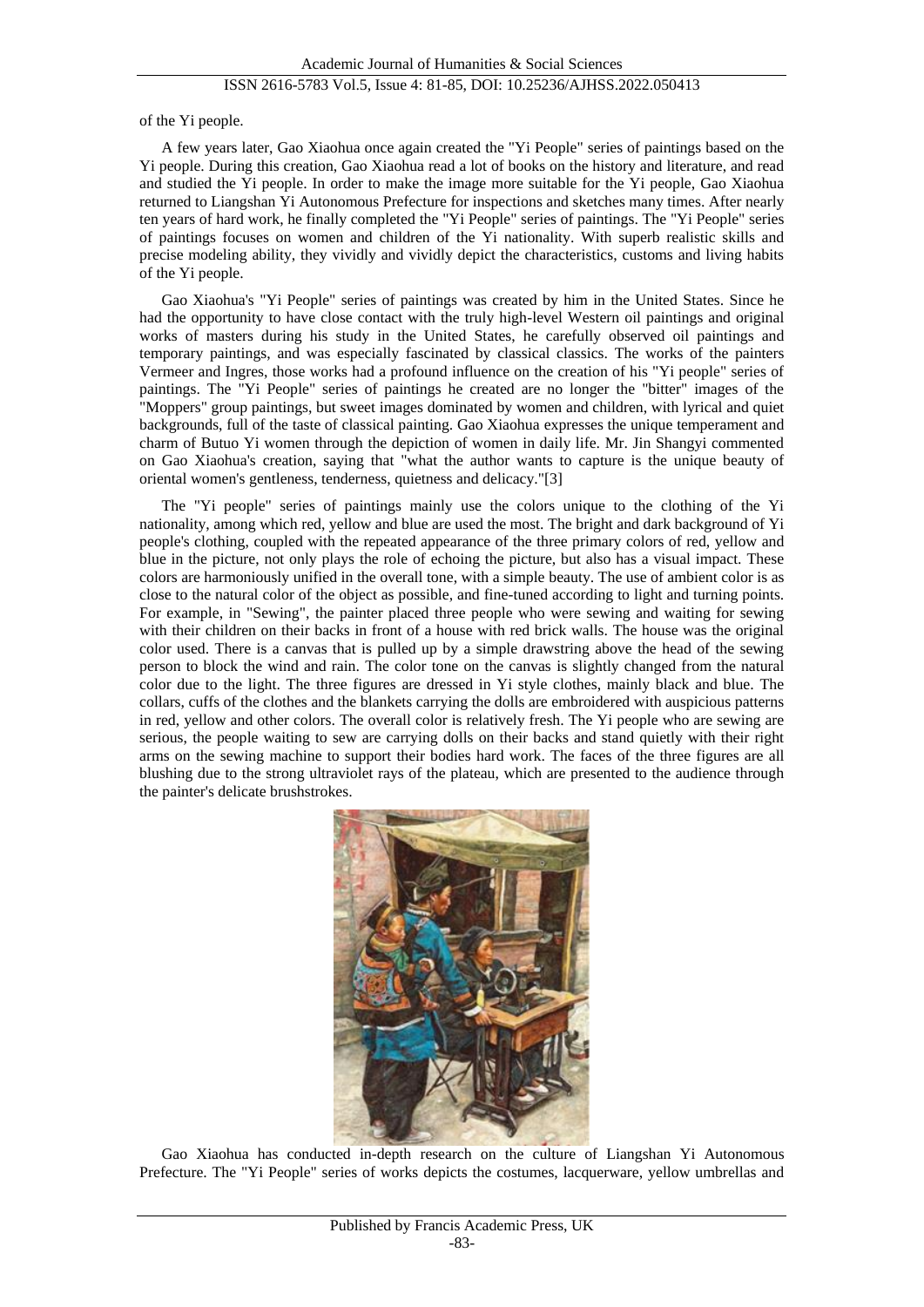living customs of the Yi people, showing the beauty of Yi culture. For example, the hostess in the center of "Caravan" is holding a yellow umbrella, and the far right side is also painted with Yi people holding a yellow umbrella. The bright yellow of the umbrella is consistent with the color of the earth in the background; she and The little girls in front of them all wear pleated skirts specially decorated by the Yi people, with blue and red matching; the women in the middle wear long silver ear cords on their ears, and a rectangular silver ornament on their necks. It looks very pure against the black top. Gao Xiaohua used artistic techniques to deal with the pleated skirts of Yi women and matched them with slender white ear threads, emphasizing the slim and straight line beauty of women, and endowing women with a noble and elegant temperament.

Another example is "Girl with a Wooden Bird", a bust depicting a girl from the Yi nationality. Gao Xiaohua used classical expression techniques to carefully describe the hats, earrings, hand accessories worn by the Yi girls, the tops they wore, and the lacquerware they placed, making them elegant, delicate and delicate. Hats, earrings, jewelry, clothing, lacquerware and other objects are typical representatives of Yi culture in shape, color, pattern and symbols. Gao Xiaohua's "Yi People Series" creation is based on his in-depth research on Yi culture. He uses Yi costumes, yellow umbrellas, lacquerware, etc. for symbolic expression, and shows the charm of Yi culture in an aesthetically pleasing way. The depiction of cultural symbols of ethnic minorities in Gao Xiaohua's "Yi People" series of paintings visually presents the beauty of Yi ethnic art. Works such as "Girl with a Wooden Bird", "Mother and Son" and "Warm Winter" were created by artist Gao Xiaohua when he was abroad, and also expressed his longing for his hometown and the spread and inheritance of Yi culture. Jin Shangyi commented in "Selected Oil Paintings of Gao Xiaohua Yi People": "Although he does not think that he is deliberately pursuing the nationalization of oil painting, in his oil painting works with academic temperament, the national spirit that flows naturally appears."[4 ]



### **4. Conclusion**

China in the 20th century was an era of rapid development and the coexistence of primitive legacy. Gao Xiaohua's paintings focus on the people at the bottom of China's social transformation from the perspectives of the real life and national culture of ethnic minorities. This theme is very stable. Whether it is Gao Xiaohua's works created abroad or in China, it all reflects his care and sympathy for people in society, and gives his works a human touch. In his works, there are nostalgia for the past, as well as attachment and deep affection for the gradually lost traditional culture. Out of this feeling, the author wants to convey a hazy ideal beauty.

China's ethnic minorities have rich and colorful cultures, and each ethnic group has corresponding cultural customs. Even the same ethnic group will have many cultural differences due to regional differences. Before creating, artists should go deep into ethnic areas, pay attention to the cultural